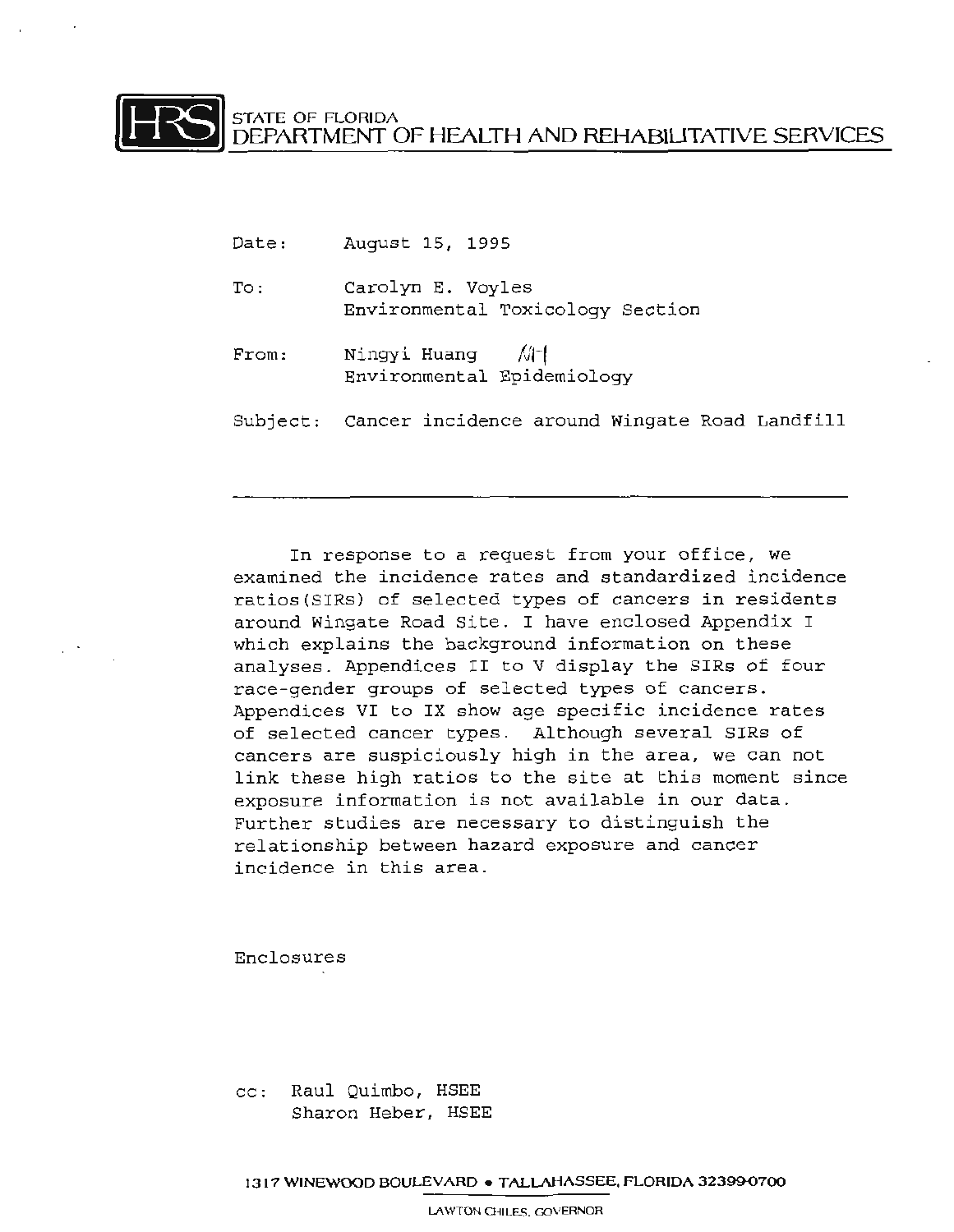### Appendix I

# Background information on the analysis of Wingate Road Landfill Site cancer cluster

1) The cancer information is from FCDS commercial file from 1981 to 1990.

2) Study group is cases from census tract 409, 410, 411, 412, 413, 414, 503.04 and 508 between 1981 and 1990.

3) Reference group is all cases in the state with census tract code between 1981 and 1990.

4) The population information is from census report for census years 1980 and 1990.

Because detailed race and gender information are not available for some census tracts in 1980's census, we assumed that the age distribution of these race-gender groups is the same as the age distribution of the gender group in that census tract.

Since there is no population information available for census tracts between the two census years, we assume that average annual population for the ten year period is 1980's population plus 1990's population divided by two [average annual population=(1980's populatio+1990's population)/2].

5) The Standardized Incidence Ratio (SIR) is used in this analysis. The SIR is calculated as the ratio of the observed number of cause-specific cases in the study area to the expected number, multiplied by 100. The expected number is based on the site-specific incidence rate in the reference group, stratified by race (white or non-white), gender (male or female) and age (five-year group). The expected number is computed by multiplying the rates for each race-gender grouping and age-specific categories in the reference group by the corresponding population categories in study area. The resulting quantities are summed over the stratifying factors to obtain the expected number. Ninety-five percent confidence interval (95% Cl) for SIR is calculated under the assumption that the observed cancer incidence followed a Poisson distribution. A SIR is designated as statistically significant if the 95% Cl does not include the null value of  $100$ .

6) The site category of cancer is based on CDC standard (category table is enclosed).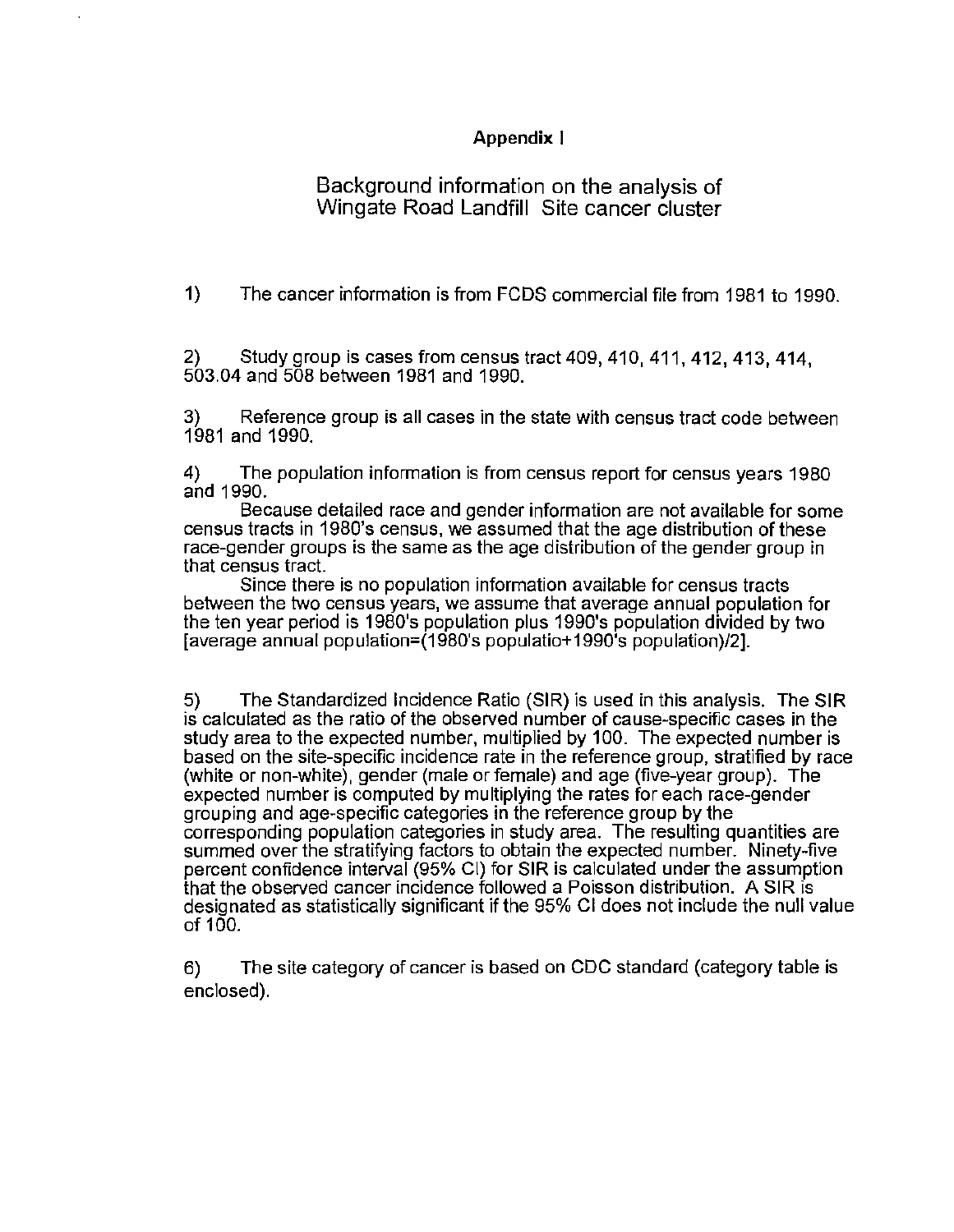### **Appendix II**

#### WHITE MALE STARDARDIZED INCIDENCE RATIOS FOR CANCERS IN EIGHT CENSUS TRACTS AROUND WINGATE ROAD SITE, 1981 -- 1990 (Reference group is Florida State white male)

| Primary site of cancer        | Obs | SIR  | 95% CI<br>of SIR               |
|-------------------------------|-----|------|--------------------------------|
| All Sites                     | 328 | 160  | $143 - 177$                    |
| Salivary Glands               | 4   | 612  | 1360 $^{\lambda}$<br>$159 -$   |
| Nasopharynx                   | ı   | 336  | $-1319$<br>0                   |
| Tonsil                        | 2   | 287  | $-822$<br>27                   |
| Oropharynx                    | 0   | 0    | $-419$<br>0.                   |
| Hypopharynx                   | 1   | 124  | 0<br>- 487                     |
| Other Buccal Cavity & Pharynx | ı   | 249  | $-975$<br>0                    |
| Digestive System              |     |      |                                |
| Esophagus                     | 6   | 248  | 89.<br>- 487                   |
| Stomach                       | 9.  | 190  | 86<br>- 335                    |
| Colon Excluding Rectum        |     |      |                                |
| Cecum                         | 4   | 99   | 26<br>- 221                    |
| Appendix                      | 0   | 0    | 0<br>$-788$                    |
| Ascending Colon               | 7   | 191  | $-359$<br>76                   |
| Hepatic Flexure               | ı   | 108  | 0<br>$-423$                    |
| Transverse Colon              | 4   | 205  | $-455$<br>53.                  |
| Splenic Flexure               | 2   | 227  | $-649$<br>21                   |
| Descending Colon              | 6   | 296  | $107 - 580*$                   |
| Sigmoid Colon                 | 9   | 105  | $-185$<br>48                   |
| Large Intestine, NOS          | 6   | 228  | $-447$<br>82                   |
| Liver                         | 3   | 283  | 53<br>- 693                    |
| Intrahepatic Bile Duct        | 0   | o    | $-492$<br>0.                   |
| Gallbladder                   | ı   | 279  | $-1094$<br>0                   |
| Other Biliary                 | 0   | 0    | $-158$<br>0                    |
| Pancreas                      | 10  | 224  | $\cdot$ 107 - 385 $\,\times\,$ |
| Respiratory System            |     |      |                                |
| Nasal Cavity, Ear & Sinuses   | 0   | 0    | 0<br>- 211                     |
| Larynx                        | 14  | 296  | 夬<br>$161 - 472$               |
| Lung & Bronchus               | 62  | 153  | $117 - 193$ $*$                |
| Pleura                        | o   | 0    | 0<br>- 156                     |
| Trachea, Mediastinum & Other  |     |      |                                |
| Respiratory Organs            | 0   | 0    | - 527<br>0                     |
| Soft Tissue (including Heart) | ٥   | o    | $-79$<br>O.                    |
| Prostate                      | 71  | 151  | $118 - 188 \times$             |
| Urinary System                |     |      |                                |
| Bladder                       | 25  | 141  | $91 -$<br>201                  |
| Kidney & Renal Pelvis         | 6   | 118  | 43<br>$-232$                   |
| Eye & Orbit                   | 4   | 1023 | $266 - 2271$ *                 |
| Thyroid                       | ı   | 152  | $-598$<br>0                    |
| Lymphomas                     |     |      |                                |
| HodgKins Disease              |     |      |                                |
| Nodal                         | 0   | 0    | $-113$<br>0                    |
| ٠<br>Extranodal               | 0   | 0    | $-4196$<br>0                   |
| Non-HodgKins Lymphoma         |     |      |                                |
| Nodal                         | 9   | 215  | $-378$<br>97                   |
| Extranodal                    | 0   | 0    | $-59$<br>0                     |
| Multiple Myeloma              | 4   | 205  | 53<br>455<br>$-$               |
| Monocytic                     |     |      |                                |
| Acute Monocytic               | 0   | 0    | $-1855$<br>0                   |
| Chronic Monocytic             | 0   | 0    | $-10537$<br>0                  |
| Other Monocytic               | 0   | 0    | $-6042$<br>0                   |
|                               |     |      |                                |

The analyses were based on FCDS Commer8190.dat data file.

 $\star \star$ Obs: Observed cases.

 $\epsilon$ 

 $\mathcal{L}$ 

 $\overline{\mathcal{L}}$ 

SIR: Standardized Incidence Rate. \*\*\*

CI: Confidence Interval. \*\*\*\*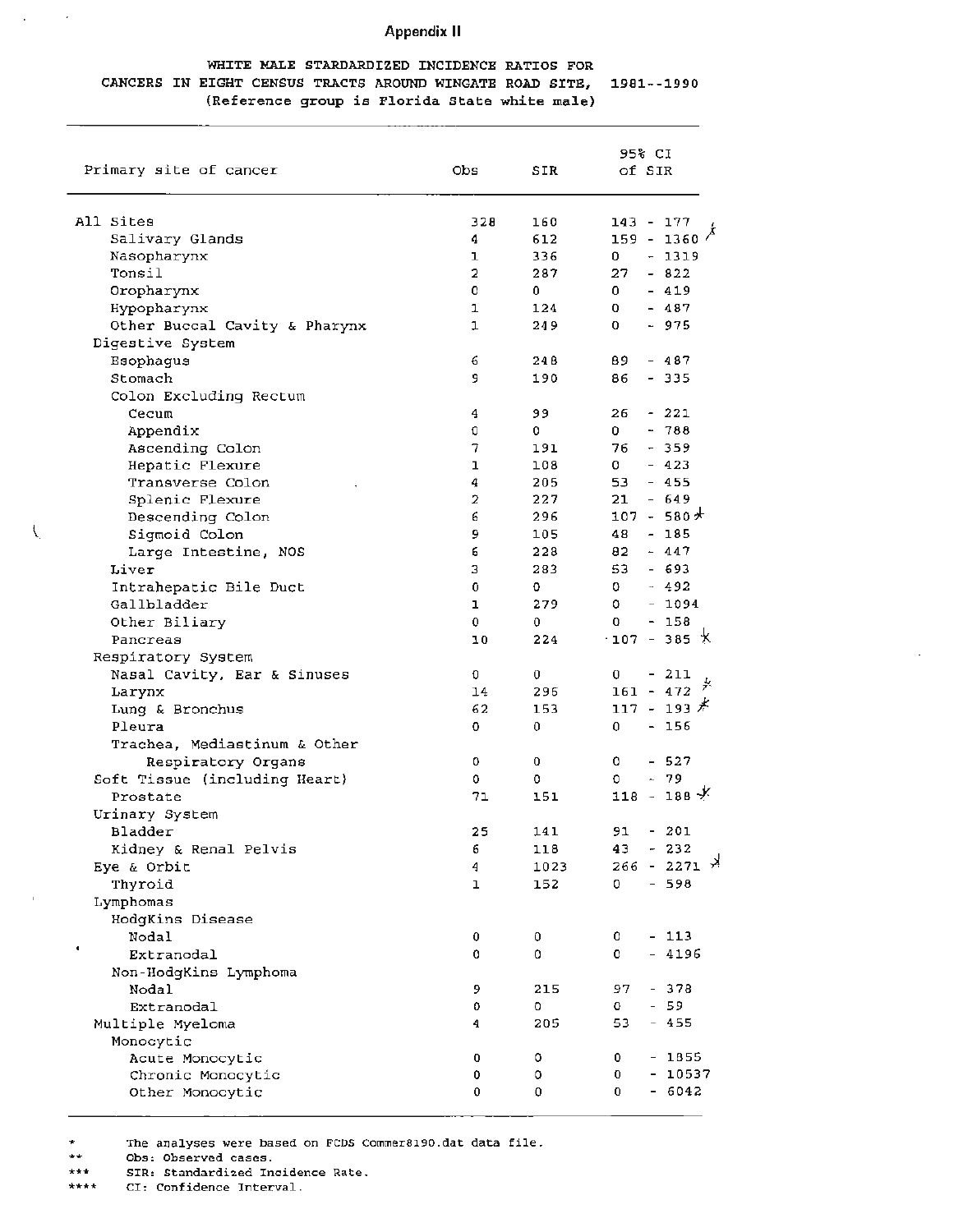### Appendix Ill

### WHITE FEMALE STARDARDIZED INCIDENCE RATIOS FOR CANCERS IN EIGHT CENSUS TRACTS AROUND WINGATE ROAD SITE, 1981- - 1990 (Reference group is Florida State white female)

| Primary site of cancer        | <b>Obs</b> | SIR | 95% CI<br>of SIR                      |
|-------------------------------|------------|-----|---------------------------------------|
| All Sites                     | 320        | 156 | $139 - 174$                           |
| Salivary Glands               | 1          | 242 | $-950$<br>0                           |
| Nasopharynx                   | o          | 0   | $-499$<br>0                           |
| Tonsil                        | 0          | 0   | $-232$<br>0                           |
| Oropharynx                    | 0          | 0   | $-908$<br>0                           |
| Hypopharynx                   | 0          | 0   | $-278$<br>0                           |
| Other Buccal Cavity & Pharynx | 0          | 0   | $-464$<br>0                           |
| Digestive System              |            |     |                                       |
| Esophagus                     | 1          | 86  | - 338<br>0                            |
| Stomach                       | 6          | 192 | $-376$<br>69                          |
| Colon Excluding Rectum        |            |     |                                       |
| Cecum                         | 9          | 175 | - 309<br>80                           |
| Appendix                      | 0          | 0   | $-724$<br>O.                          |
| Ascending Colon               | 9          | 213 | $-375$<br>97                          |
| Hepatic Flexure               | э          | 293 | 55<br>$-718$                          |
| Transverse Colon              | 5          | 197 | 62<br>$-407$                          |
| Splenic Flexure               | 1          | 122 | $-478$<br>$\mathbf{D}$                |
| Descending Colon              | З          | 160 | - 391<br>30                           |
| Sigmoid Colon                 | 10         | 125 | $-214$<br>60                          |
| Large Intestine, NOS          | 6          | 238 | $-467$<br>86                          |
| Liver                         | 1          | 154 | $-604$<br>0                           |
| Intrahepatic Bile Duct        | 0          | 0   | $-582$<br>0                           |
| Gallbladder                   | 0          | 0   | $-116$<br>0                           |
| Other Biliary                 | 1          | 154 | $-605$<br>0                           |
| Pancreas                      | 11         | 222 | 一天<br>$-110 - 373$                    |
| Respiratory System            |            |     |                                       |
| Nasal Cavity, Ear & Sinuses   | 0          | 0   | - 291<br>0                            |
| Larynx                        | ı          | 86. | - 337<br>0                            |
| Lung & Bronchus               | 35         | 138 | 96<br>- 187                           |
| Pleura                        | 0          | 0   | 0<br>- 648                            |
| Trachea, Mediastinum & Other  |            |     |                                       |
| Respiratory Organs            | 0          | 0   | $-1065$<br>0                          |
| Soft Tissue (including Heart) | ı          | 109 | $-428$<br>0                           |
| <b>Breast</b>                 | 92         | 163 | $131 - 198 +$                         |
| Urinary System                |            |     |                                       |
| Bladder                       | 12         | 195 | у<br>$100 - 320$                      |
| Kidney & Renal Pelvis         | 9          | 277 | $126 - 487$ <sup>Y</sup>              |
| Eye & Orbit                   | 0          | 0   | $-290$<br>0                           |
| Thyroid                       | ı          | 65  | 254<br>0<br>$\overline{\phantom{0}}$  |
| Lymphomas                     |            |     |                                       |
| HodgKins Disease              |            |     |                                       |
| Nodal                         | 1          | 140 | $-548$<br>0                           |
| Extranodal                    | 0          | 0   | 2185<br>0<br>$\overline{\phantom{0}}$ |
| Non-HodgKins Lymphoma         |            |     |                                       |
| Nodal                         | 7          | 165 | - 310<br>65                           |
| Extranodal                    | 1          | 57. | 223<br>0                              |
| Multiple Myeloma              | 5          | 262 | 542<br>83<br>$\overline{\phantom{0}}$ |
| Monocytic                     |            |     |                                       |
| Acute Monocytic               | 0          | 0   | $-2169$<br>0                          |
| Chronic Monocytic             | o          | 0   | o<br>$-18824$                         |
| Other Monocytic               | 0          | 0   | 18950<br>0<br>$-$                     |
|                               |            |     |                                       |

\* The analyses were based on FCDS Commer8190.dat data file.

\*\* Obs: Observed cases.<br>\*\*\* SIR: Standardized In

 $\bar{\mathbf{r}}$ 

 $\mathcal{L}$ 

 $\backslash$ 

SIR: Standardized Incidence Rate.

\*\*\*\* CI: Confidence Interval.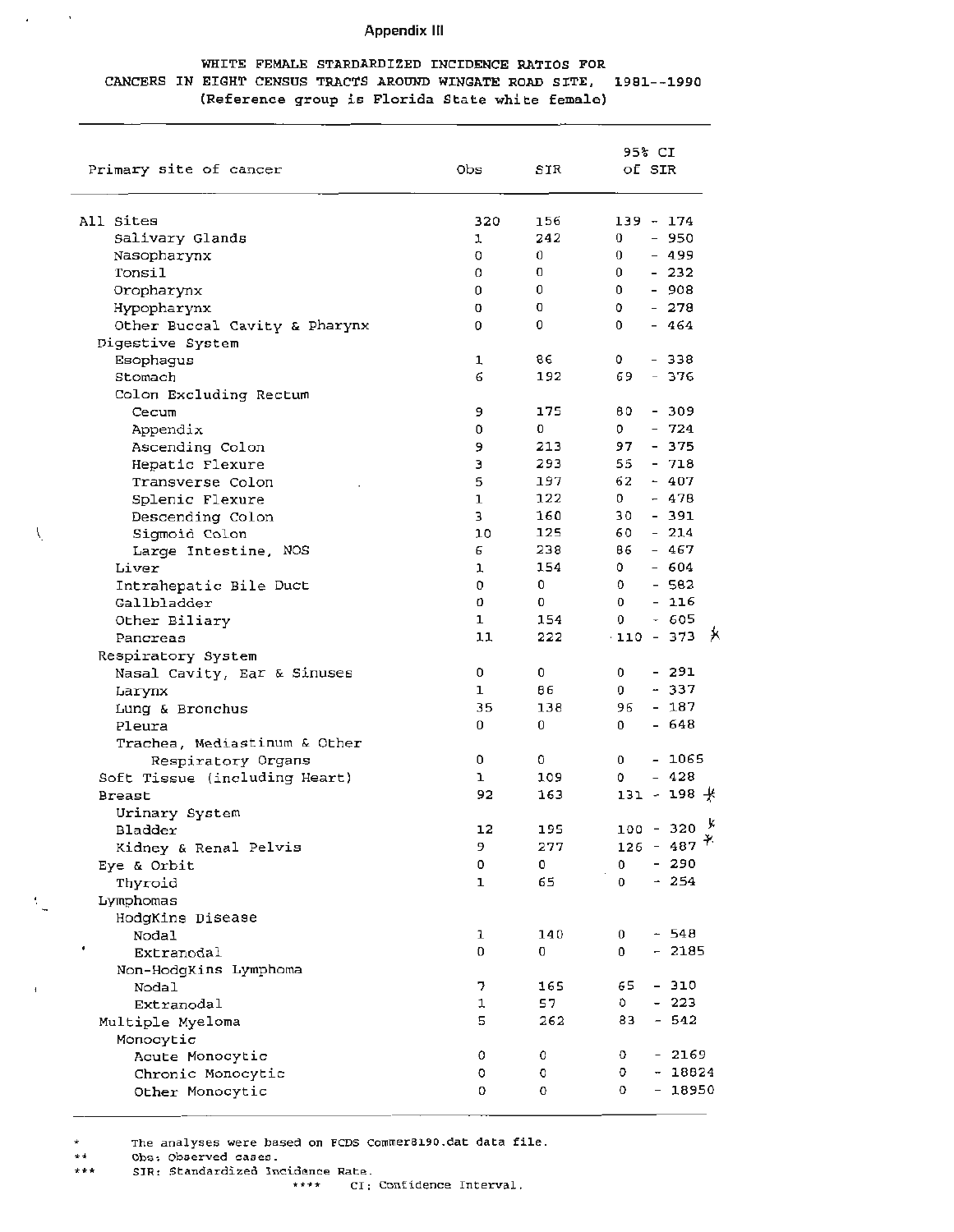### Appendix IV

### NONWHITE MALE STARDARDIZED INCIDENCE RATIOS FOR CANCERS IN EIGHT CENSUS TRACTS AROUND WINGATE ROAD SITE, 1981--1990 (Reference group is Florida State nonwhite male)

| Primary site of cancer        | Obs                     | SIR  | 95% CI<br>of SIR    |              |  |  |
|-------------------------------|-------------------------|------|---------------------|--------------|--|--|
| All Sites                     | 435                     | 112  | 102 -- 123          |              |  |  |
| Salivary Glands               | 0                       | 0    | 0                   | $- - 83$     |  |  |
| Nasopharynx                   | ı                       | 61   | 0                   | $-- 241$     |  |  |
| Tonsil                        | 6                       | 169  | 61<br>$- -$         | 332          |  |  |
| Oropharynx                    | 1                       | 84   | 0                   | $-- 330$     |  |  |
| Hypopharynx                   | 6                       | 152  | 55                  | $-- 298$     |  |  |
| Other Buccal Cavity & Pharynx | 0                       | 0    | 0.                  | -- 60        |  |  |
| Digestive System              |                         |      |                     |              |  |  |
| Esophagus                     | 17                      | 107  | 62                  | -- 164       |  |  |
| Stomach                       | 25                      | 164  |                     | 106 -- 235 ≯ |  |  |
| Colon Excluding Rectum        |                         |      |                     |              |  |  |
| Cecum                         | 4                       | 97   | 25.                 | $-- 215$     |  |  |
| Appendix                      | 0                       | 0    | 0                   | $-- 387$     |  |  |
| Ascending Colon               | 3                       | 85   | 16                  | $- - 207$    |  |  |
| Hepatic Flexure               | 2                       | 164  | 15                  | $-.470$      |  |  |
| Transverse Colon              | 2                       | 76   | $7^{\circ}$         | $-- 217$     |  |  |
| Splenic Flexure               | 0                       | 0    | 0                   | -- 58        |  |  |
| Descending Colon              | $\overline{\mathbf{2}}$ | 76   | 7                   | $-- 219$     |  |  |
| Sigmoid Colon                 | 10                      | 131  | 62                  | $-- 224$     |  |  |
| Large Intestine, NOS          | 0                       | 0    | 0                   | -- 26        |  |  |
| Liver                         | з                       | 64   | 12                  | $-- 156$     |  |  |
| Intrahepatic Bile Duct        | 0                       | 0    | 0                   | -- 288       |  |  |
| Gallbladder                   | 0                       | 0    | $\Omega$            | -- 184       |  |  |
|                               | 1                       | 130  | 0                   | -- 509       |  |  |
| Other Biliary<br>Pancreas     | 12                      | 120  | 62<br>۰             | -- 197       |  |  |
|                               |                         |      |                     |              |  |  |
| Respiratory System            | O                       | O    | O.                  | -- 71        |  |  |
| Nasal Cavity, Ear & Sinuses   | 18                      | 155  | 92                  | $- - 235$    |  |  |
| Larynx                        | 96                      | 97   | 79                  | -- 118       |  |  |
| Lung & Bronchus<br>Pleura     | ı                       | 253  | O                   | -- 994       |  |  |
|                               |                         |      |                     |              |  |  |
| Trachea, Mediastinum & Other  | 0                       | 0    | 0                   | -- 161       |  |  |
| Respiratory Organs            | З                       | 56   | 11                  | $-- 137$     |  |  |
| Soft Tissue (including Heart) | 107                     | 132  | $108 - - 158$       |              |  |  |
| Prostate                      |                         |      |                     |              |  |  |
| Urinary System                | 8                       | 84   | $36 - - 152$        |              |  |  |
| Bladder                       | 15                      | 188  |                     | $105 - 295$  |  |  |
| Kidney & Renal Pelvis         | 2                       | 334  | 31                  | $-- 957$     |  |  |
| Eye & Orbit                   | ı                       | 89   | 0                   | $-- 348$     |  |  |
| Thyroid                       |                         |      |                     |              |  |  |
| Lymphomas                     |                         |      |                     |              |  |  |
| HodgKins Disease<br>Nodal     | ٥                       | 0    | 0                   | $-- 36$      |  |  |
| Extranodal                    | 0                       | 0    | 0                   | $-- 1376$    |  |  |
|                               |                         |      |                     |              |  |  |
| Non-HodgKins Lymphoma         |                         | 130  | 56                  | $-- 236$     |  |  |
| Nodal                         | 8                       |      |                     |              |  |  |
| Extranodal                    | З                       | 110  | 21<br>$102 - - 300$ | $- - 269$    |  |  |
| Multiple Myeloma              | 14                      | 188  |                     |              |  |  |
| Monocytic                     |                         |      |                     |              |  |  |
| Acute Monocytic               | 1                       | 1442 | $^{\cdot 1}$        | $- - 5651$   |  |  |
| Chronic Monocytic             | 0                       | O    | 0                   | -- 4666      |  |  |
| Other Monocytic               | O                       |      |                     |              |  |  |

\* The analyses were based on FCDS Commer8190.dat data file.

\*\* Obs: Observed cases.<br>\*\*\* 9TP: Standardized In

 $\bar{\Gamma}$ 

J,

 $\cdot$  .

 $\overline{\mathbf{f}}$ 

\*\*\* SIR: Standardized Incidence Rate.<br>\*\*\*\* CI: Confidence Interval.

CI: Confidence Interval.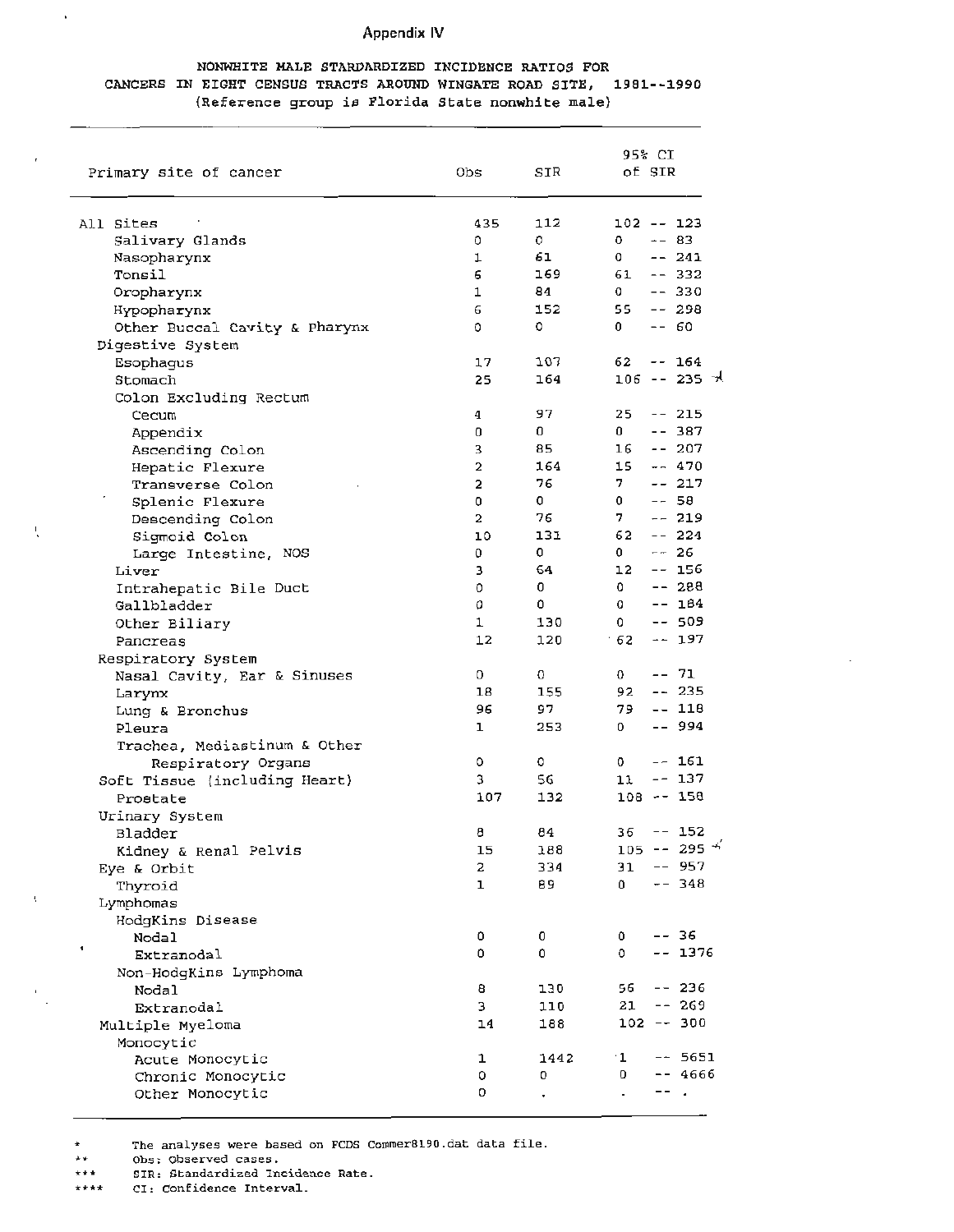### Appendix V

### NONWHITE FEMALE STARDARDIZED INCIDENCE RATIOS FOR CANCERS IN EIGHT CENSUS TRACTS AROUND WINGATE ROAD SITE, 1981--1990 (Reference group is Florida State nonwhite female)

| Primary site of cancer         | adO              | SIR          | 95% CI<br>of SIR              |  |  |  |
|--------------------------------|------------------|--------------|-------------------------------|--|--|--|
| All Sites                      | 437              | 110          | $100 - - 121$                 |  |  |  |
| Salivary Glands                | 1                | 121          | $-- 476$<br>o                 |  |  |  |
| Nasopharynx                    | 0                | 0            | $-- 164$<br>٥                 |  |  |  |
| Tonsil                         | ı                | 74           | -- 291<br>٥                   |  |  |  |
| Oropharynx                     | ı                | 199          | $-- 780$<br>0                 |  |  |  |
| Hypopharynx                    | 0                | $\mathbf{0}$ | $-- 126$<br>0                 |  |  |  |
| Other Buccal Cavity & Pharynx  | 0                | 0            | 0<br>$-- 178$                 |  |  |  |
| Digestive System               |                  |              |                               |  |  |  |
| Esophagus                      | 2                | 33           | з<br>-- 95                    |  |  |  |
| Stomach                        | 11               | 116          | $58 - - 195$                  |  |  |  |
| Colon Excluding Rectum         |                  |              |                               |  |  |  |
| Cecum                          | з                | 47           | 9.<br>-- 116                  |  |  |  |
| Appendix                       | o                | 0            | $-- 282$<br>0                 |  |  |  |
| Ascending Colon                | з                | 68           | $13 - - 166$                  |  |  |  |
| Hepatic Flexure                | 0                | 0            | $-- 81$<br>0                  |  |  |  |
| Transverse Colon               | 7                | 204          | $81 - - 383$                  |  |  |  |
| Splenic Flexure                | З                | 240          | $45 - 588$                    |  |  |  |
| Descending Colon               | 2                | 59           | $-- 169$<br>6                 |  |  |  |
| Sigmoid Colon                  | 4                | 39           | $10 - -86$                    |  |  |  |
| Large Intestine, NOS           | э                | 78           | $15 - - 191$                  |  |  |  |
| Liver                          | 0                | 0            | $-- 45$<br>0                  |  |  |  |
| Intrahepatic Bile Duct         | 0                | 0            | $- - 408$<br>0                |  |  |  |
| Gallbladder                    | 0                | 0            | $-- 64$<br>0                  |  |  |  |
| Other Biliary                  | 2                | 235          | $22 - 674$                    |  |  |  |
| Pancreas                       | 9                | 91           | $41 - 160$                    |  |  |  |
| Respiratory System             |                  |              |                               |  |  |  |
| Nasal Cavity, Ear & Sinuses    | ı                | 138          | $-- 542$<br>0                 |  |  |  |
| Larynx                         | ı                | 43           | $-- 167$<br>0                 |  |  |  |
| Lung & Bronchus                | 26               | 78           | $51 - - 111$                  |  |  |  |
| Pleura                         | 0                | 0            | -- 4970<br>0                  |  |  |  |
| Trachea, Mediastinum & Other   |                  |              |                               |  |  |  |
| Respiratory Organs             | 0                | 0            | O<br>-- 1390                  |  |  |  |
| Soft Tissue (including Heart)  | 0                | 0            | -- 23<br>O                    |  |  |  |
| <b>Breast</b>                  | 125              | 124          | $103 - 146$ $\star$           |  |  |  |
| Urinary System                 |                  |              |                               |  |  |  |
| Bladder                        | 4                | 72           | 160<br>19<br>- -              |  |  |  |
| Kidney & Renal Pelvis          | 7                | 110          | 44<br>$-- 207$<br>$\mathsf D$ |  |  |  |
| Eye & Orbit                    | o                | o            | 306<br>$- -$                  |  |  |  |
| Thyroid                        | 7                | 171          | 68<br>$-- 322$                |  |  |  |
| Lymphomas                      |                  |              |                               |  |  |  |
| HodgKins Disease<br>Nodal      |                  | 251          | $-- 520$                      |  |  |  |
| Extranodal                     | 5<br>$0^{\circ}$ | O            | 79<br>0<br>$-- 1614$          |  |  |  |
|                                |                  |              |                               |  |  |  |
| Non-HodgKins Lymphoma<br>Nodal | 11               | 204          | 101 -- 342 ∦                  |  |  |  |
| Extranodal                     | ı                | 51           | 0<br>$-- 201$                 |  |  |  |
| Multiple Myeloma               | 9                | 123          | 56<br>$-- 217$                |  |  |  |
| Monocytic                      |                  |              |                               |  |  |  |
| Acute Monocytic                | 0                | 0            | 1219<br>0<br>- -              |  |  |  |
| Chronic Monocytic              | 0                |              |                               |  |  |  |
| Other Monocytic                | 0                |              |                               |  |  |  |
|                                |                  |              |                               |  |  |  |

The analyses were based on FCDS Commer8190.dat data file.  $\ddot{\phantom{0}}$ 

Obs: Observed cases.  $\star\,\star$ 

 $\overline{\phantom{a}}$ 

 $\ddot{\phantom{a}}$ 

 $\mathbf{t}$ 

 $\backslash$ 

SIR: Standardized Incidence Rate.  $\bullet\star\star$ 

CI: Confidence Interval.  $***$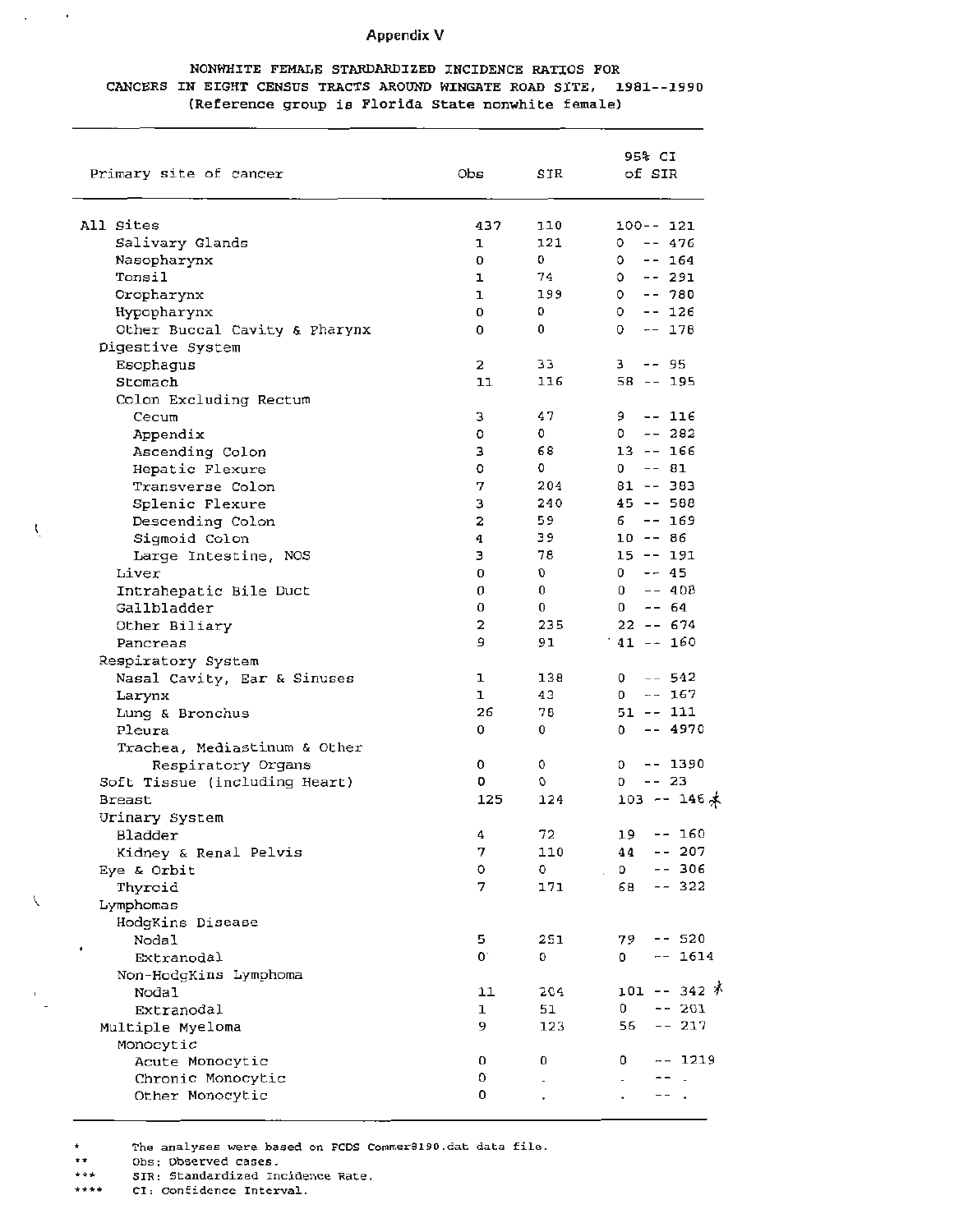APPENDIX VI

) .

# AGE SPECIFIC INCIDENCE RATES OF SELECTED CANCER TYPES AMONG WHITE MALE AROUND WINGATE LANDFILL SITE AND IN THE STATE OF FLORIDA

| IAGE GROUP∥ | CANCER--ALL    | <b>SITES</b> | <b>PANCREAS CANCER</b> |              | PROSTATE CANCER |              | <b>KIDNEY</b><br>CANCER |                   | <b>EYE CANCER</b> |              |
|-------------|----------------|--------------|------------------------|--------------|-----------------|--------------|-------------------------|-------------------|-------------------|--------------|
|             | <b>WINGATE</b> | <b>STATE</b> | <b>WINGATE</b>         | <b>STATE</b> | WINGATE         | <b>STATE</b> | <b>WINGATE</b>          | <b>STATE</b>      | <b>WINGATE</b>    | <b>STATE</b> |
| 0--41       | 0.00           | 19.23        | 0.00                   | 0.00         | 0.00            | 0.07         | 0.00                    | 1.69              | 0.00              | 1.22         |
| 5--9I       | 0.00           | 10.92        | 0.00                   | 0.00         | 0.00            | 0.04         | 0.001                   | $\overline{0.39}$ | 0.00              | 0.25         |
| 10--14II    | 0.00           | 10.02        | 0.00                   | 0.00         | 0.00            | 0.00         | 0.001                   | 0.10              | 0.00              | 0.00         |
| $15 - 19$   | 0.00           | 16.29∥       | 0.001                  | 0.001        | 0.00            | 0.151        | 0.00                    | 0.09              | 0.00              | 0,12         |
| $20 - 24$   | 0.00           | 24.64        | 0.001                  | 0.00         | 0.00            | 0.16         | 0.00                    | 0.00              | 0.001             | 0.00         |
| $25 - 34$   | 82.99          | 50.43        | 0.001                  | 0.17         | 0.00            | 0.03         | 0.001                   | 0.54              | 0.00              | 0.21         |
| 35--44 ll   | 230.64         | 99.07        | 0.001                  | l.35         | 0.00            | 0.42         | 0.001                   | 3.87              | 65.90             | 0.45         |
| 45--54      | 660.87         | 298.36       | 0.00                   | 7.13II       | 34.78           | 12.35        | 0.001                   | 12.08             | 0.00              | 1.08         |
| $55 - 64$   | 1290.32        | 816.59       | 103.23                 | 17.99        | 129.03          | 108.54       | 0.00                    | 25.36             | 0.00              | 1.63         |
| $65 - 74$   | 2850.63        | 1734.93      | 91.22                  | 38.62        | 706.96          | 425.95       | 114.03                  | 43.50             | 45.61             | 3.03         |
| >75∥        | 3831.78        | 2559.26      | 62.31                  | 56.57        | 1059.19         | 743.53       | 31.15                   | 51.73             | 0.001             | 3.73         |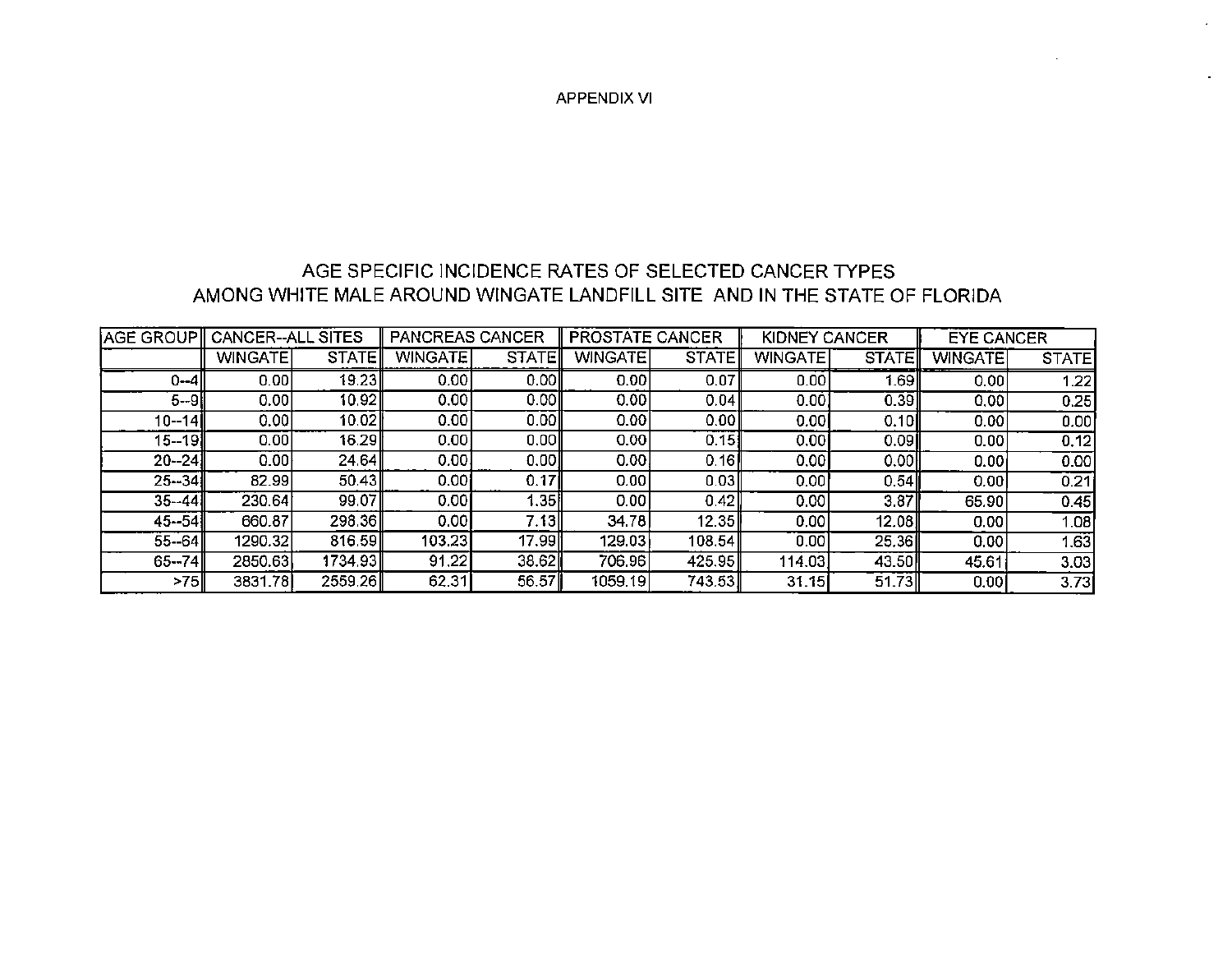APPENDIX VII

# AGE SPECIFIC INCIDENCE RATES OF SELECTED CANCER TYPES AMONG WHITE FEMALE AROUND WINGATE LANDFILL SITE AND IN THE STATE OF FLORIDA

| AGE GROUP | <b>CANCER -- ALL</b><br><b>SITES</b> |        | PANCREAS CANCER  |              | <b>BREAST CANCER</b> |         | <b>KINDEY CANCER</b> |                   |
|-----------|--------------------------------------|--------|------------------|--------------|----------------------|---------|----------------------|-------------------|
|           | <b>WINGATE</b>                       | STATE  | <b>WINGATE</b>   | <b>STATE</b> | <b>WINGATE</b>       | STATE   | <b>WINGATE</b>       | <b>STATE</b>      |
| $0 - 4$   | 0,0                                  | 15.6   | 0,0              | 0.01         | 0.0                  | 0.0     | 0.0                  | 2.1               |
| $5 - 9$   | 162.6                                | 7.8    | $\overline{0.0}$ | 0.0          | 0.0                  | 0.0     | 0.0                  | 0.5               |
| $10 - 14$ | 83.7                                 | 9.7    | 0.01             | 0.OII        | 0,0                  | 0.0     | 0.0                  | 0.1               |
| $15 - 19$ | 0.0                                  | 17.7   | 0.01             | 0.0          | 0.01                 | 0.2     | 0.0                  | 0.1               |
| $20 - 24$ | 39.2                                 | 56.1   | 0.0              | 0.1          | 0.0                  | $\cdot$ | 0.01                 | 0.2               |
| $25 - 34$ | 285.7                                | 130.5  | 0.0              | 0.3          | 129.9                | 17.7    | 0.0                  | 0.5               |
| $35 - 44$ | 606.1                                | 222.2  | 0.0              | 0.7 I        | 213.9                | 80.5    | 0.0                  | 1.7 <sub>l</sub>  |
| $45 - 54$ | 812.5                                | 424.7  | 0.0              | 4.7I         | 250.0                | 167.0   | 31.3                 | 5,1               |
| $55 - 64$ | 915.7                                | 729.6∦ | 0.0              | 12.3         | 333.0                | 230.3   | 0.0                  | 11.6              |
| $65 - 74$ | 2005.2                               | 1180.8 | 34.9             | 28.9         | 558.0                | 330.1   | 104.6                | $20.\overline{2}$ |
| >75∥      | 1941.6                               | 1417.3 | 169.7            | 47.4         | 471.3                | 341.1   | 37.7                 | 23.8              |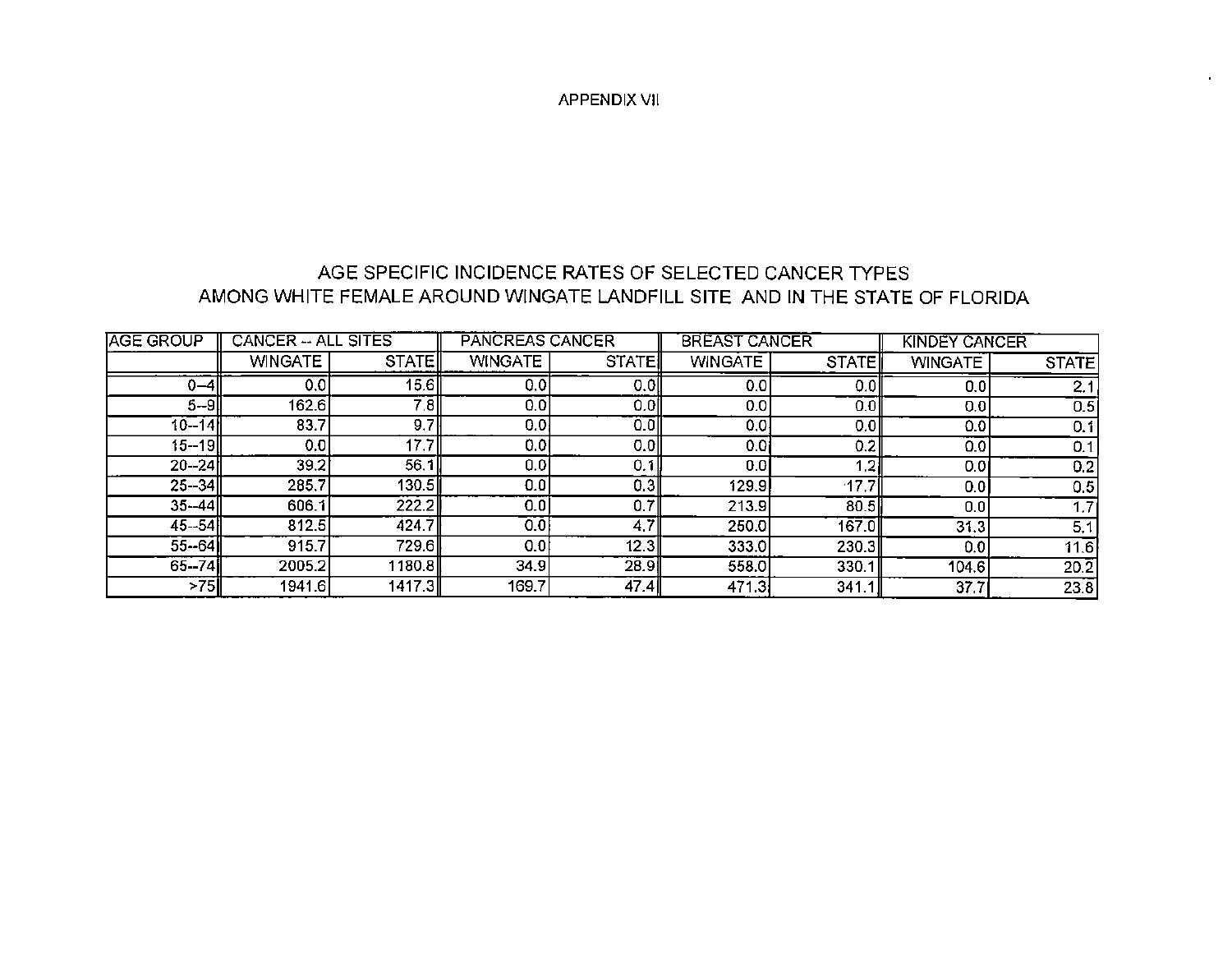APPENDIX VIII

### AGE SPECIFIC INCIDENCE RATES OF SELECTED CANCER TYPES AMONG NONWHITE MALE AROUND WINGATE LANDFILL SITE AND IN THE STATE OF FLORIDA

| <b>AGE GROUP</b> | <b>CANCER--ALL</b> | <b>SITES</b><br>PANCREAS CANCER |                |              | PROSTATE CANCER |        | <b>KIDNEY CANCER</b> |              | <b>EYE CANCER</b> |              |
|------------------|--------------------|---------------------------------|----------------|--------------|-----------------|--------|----------------------|--------------|-------------------|--------------|
|                  | WINGATE            | <b>STATE</b>                    | <b>WINGATE</b> | <b>STATE</b> | <b>WINGATE</b>  | STATE  | <b>WINGATE</b>       | <b>STATE</b> | <b>WINGATE</b>    | <b>STATE</b> |
|                  |                    |                                 |                |              |                 |        |                      |              |                   |              |
| $0 - 4$          | 15.41              | 13.06                           | 0.00           | 0.00         | 0.00            | 0.00   | 5.14                 | 1.65         | 10.27             | 1.34         |
| 5--9I            | 5.09               | 8.40                            | 0.00!          | 0.00         | 0.001           | 0.00   | 0.00                 | 0.60         | 0.00              | 0.24         |
| $10 - 14$        | 4.65               | 6.85                            | 0.00           | 0.00         | 0.001           | 0.00   | 0.00                 | 0.00         | 0.00              | 0.00         |
| 15--19∥          | 8.77               | 12.82                           | 0.00           | 0.00         | 0.00            | 0.00   | 0.00                 | 0.51         | 0.00              | 0.13         |
| $20 - 241$       | 31.62              | 17.08                           | 0.00           | 0.13         | 0.00            | 0.00   | 0.00                 | 0.63         | 0.001             | 0.00         |
| $25 - 34$        | 31.69              | 34.56                           | 0.00           | 0.14         | 0.00            | 0.07   | 0.00                 | 0.57         | 0.00              | 0.00         |
| $35 - 44$        | 73.90              | 99.58                           | 0.001          | 2.56         | 0.00            | 0.72   | 0.00                 | 2.56         | 0.00              | 0.21         |
| $45 - 54$        | 457.60             | 367.22                          | 10.77          | 9.55         | 32.30           | 18.49I | 32.30                | 10.17        | 0.00              | 0.00         |
| $55 - 64$        | 1011.05            | 903.77                          | 33.98          | 25.52        | 195.41          | 165.03 | 42.48                | 16.52        | 0.00              | 1.25         |
| $65 - 74$        | 1874.04            | 1777.69                         | 61.44          | 47,11        | 691.24          | 558.31 | 30.72                | 29.72        | 0.00              | 0.63         |
| >75              | 2674.20            | 2060.12                         | 75.33          | 56.99        | 1242.94         | 812.75 | 37.66                | 30.73        | 0.00              | 0.99         |